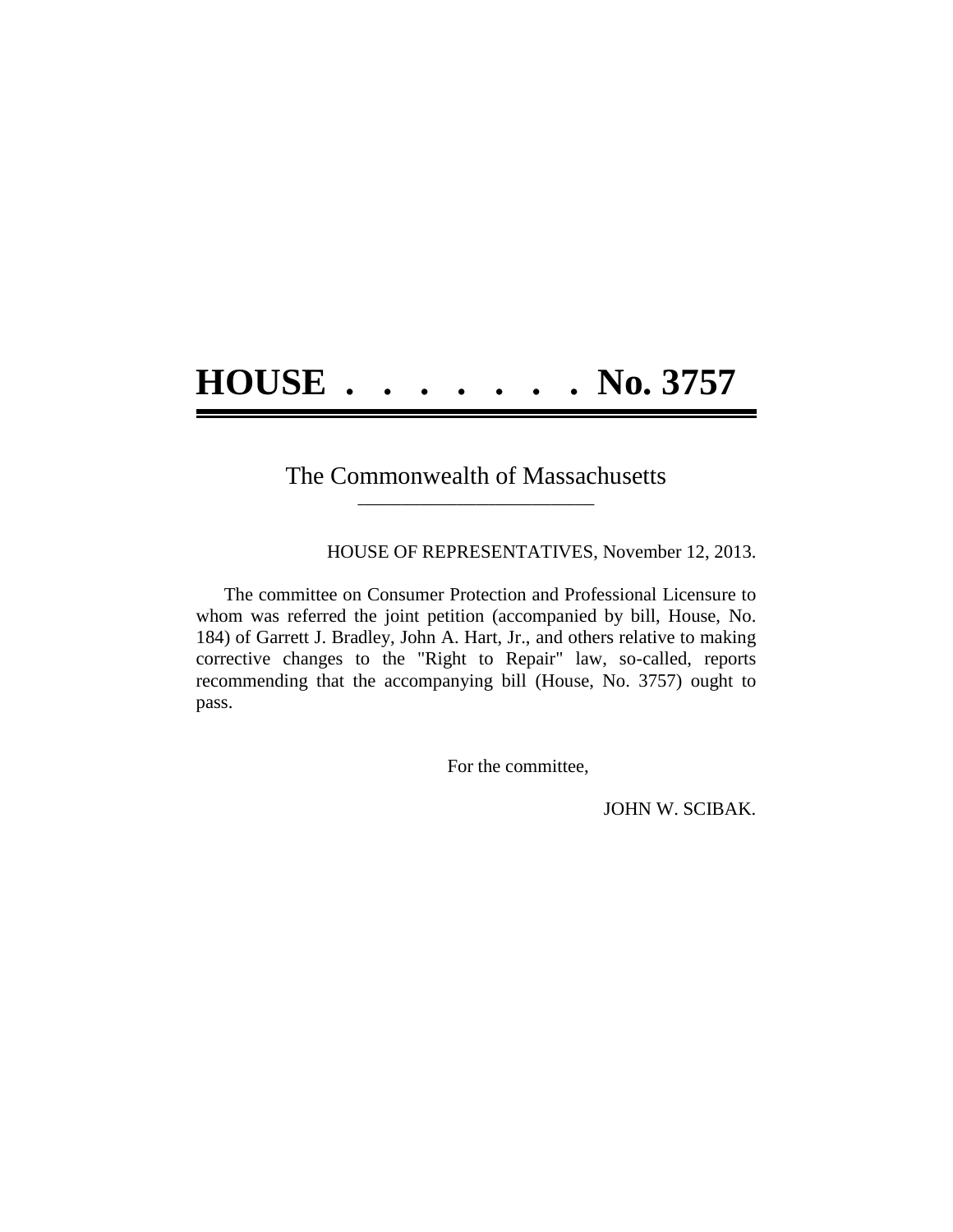## The Commonwealth of Massachusetts

**\_\_\_\_\_\_\_\_\_\_\_\_\_\_\_ In the Year Two Thousand Thirteen \_\_\_\_\_\_\_\_\_\_\_\_\_\_\_**

An Act to reconcile Chapter 241 and Chapter 368 of the Acts of 2012.

*Be it enacted by the Senate and House of Representatives in General Court assembled, and by the authority of the same, as follows:*

 SECTION 1. Chapter 93J of the General Laws, as inserted by Chapter 241 of the Acts of 2 2012, is hereby repealed.

 SECTION 2. Chapter 93J of the General Laws, as inserted by Chapter 368 of the Acts of 2012, is hereby repealed.

 SECTION 3. The General Laws are hereby amended by inserting after chapter 93J the following chapter:-

CHAPTER 93K

 Section (1) As used in this chapter, the following words shall, unless the context clearly indicates a different meaning, have the following meanings:

 "Dealer", any person or business who, in the ordinary course of its business, is engaged in the business of selling or leasing new motor vehicles to consumers or other end users pursuant to a franchise agreement and who has obtained a class 1 license pursuant to the provisions of section 58 and 59 of chapter 140 and is engaged in the diagnosis, service, maintenance or repair of motor vehicles or motor vehicle engines pursuant to said franchise agreement.

 "Franchise agreement", an oral or written arrangement for a definite or indefinite period in which a manufacturer or distributor grants to a motor vehicle dealer a license to use a trade name, service mark or related characteristic and in which there is a community of interest in the marketing of new motor vehicles or services related thereto at wholesale, retail, leasing or otherwise.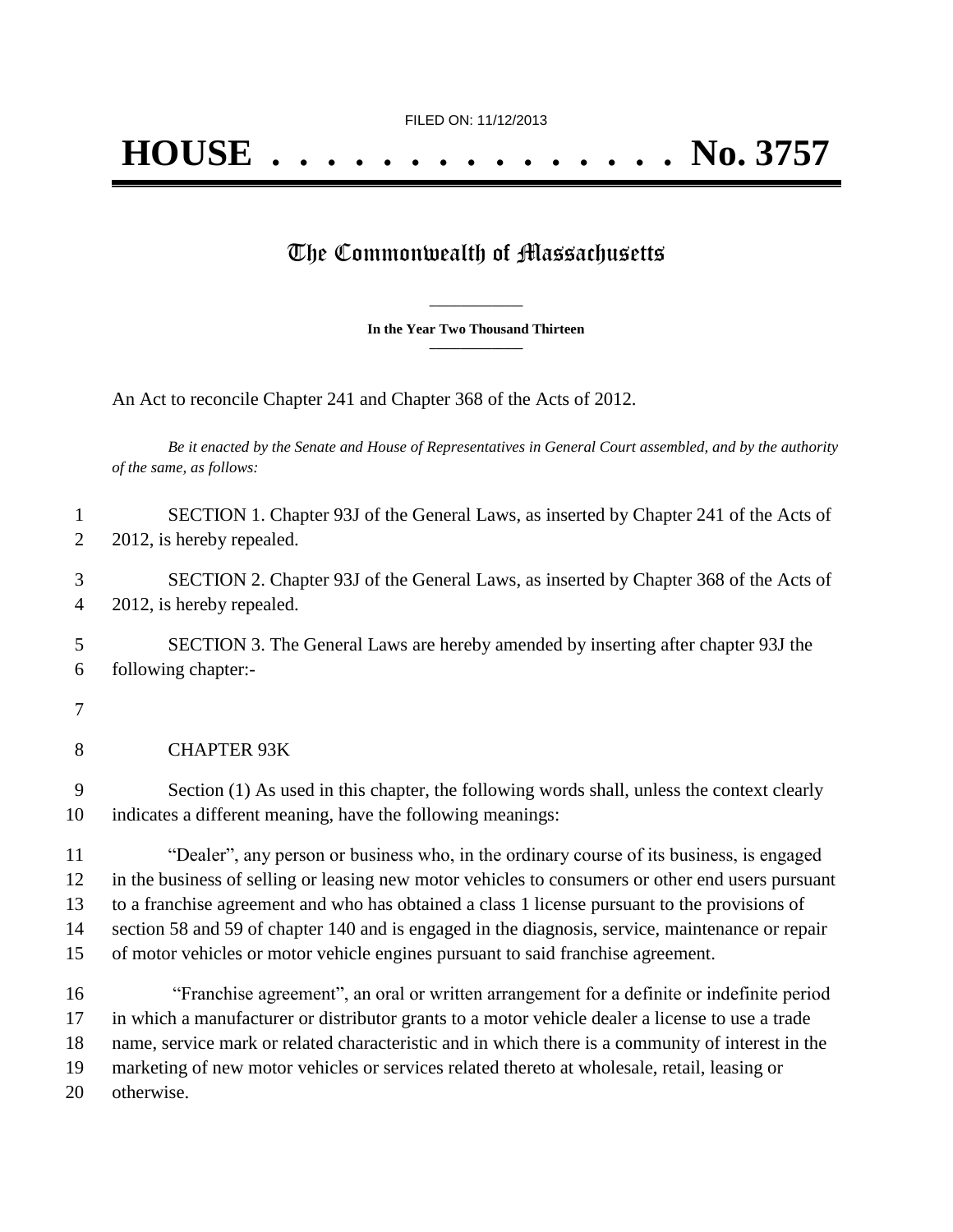"Fair and Reasonable Terms". In determining whether a price is on "fair and reasonable terms," consideration may be given to relevant factors, including, but not limited to, the following:

 (i) The net cost to the manufacturer franchised dealerships for similar information obtained from manufacturers, less any discounts, rebates, or other incentive programs.

(ii) The cost to the manufacturer for preparing and distributing the information, excluding

 any research and development costs incurred in designing and implementing, upgrading or altering the onboard computer and its software or any other vehicle part or component.

Amortized capital costs for the preparation and distribution of the information may be included.

(iii) The price charged by other manufacturers for similar information.

 (iv) The price charged by manufacturers for similar information prior to the launch of manufacturer web sites.

(v) The ability of aftermarket technicians or shops to afford the information.

(vi) The means by which the information is distributed.

 (vii) The extent to which the information is used, which includes the number of users, and frequency, duration, and volume of use.

(viii) Inflation.

 "Immobilizer system", an electronic device designed for the sole purpose of preventing the theft of a motor vehicle by preventing the motor vehicle in which it is installed from starting without the correct activation or authorization code.

 "Independent repair facility", a person or business operating in the commonwealth that is not affiliated with a manufacturer or manufacturer's authorized dealer of motor vehicles, which is engaged in the diagnosis, service, maintenance or repair of motor vehicles or motor vehicle engines; provided, however, that, for the purposes of this chapter, a dealer, notwithstanding its affiliation with any manufacturer, shall be considered an independent repair facility for purposes of those instances when said dealer engages in the diagnosis, service, maintenance or repair of motor vehicles or motor vehicle engines that are not affiliated with the dealer's franchise manufacturer.

- "Manufacturer", any person or business engaged in the business of manufacturing or assembling new motor vehicles.
- "Motor vehicle", a vehicle, originally manufactured for distribution and sale in the United States, driven or drawn by mechanical power and manufactured primarily for use on public streets, roads and highways, but excluding: (i) a vehicle that may be operated only on a rail line;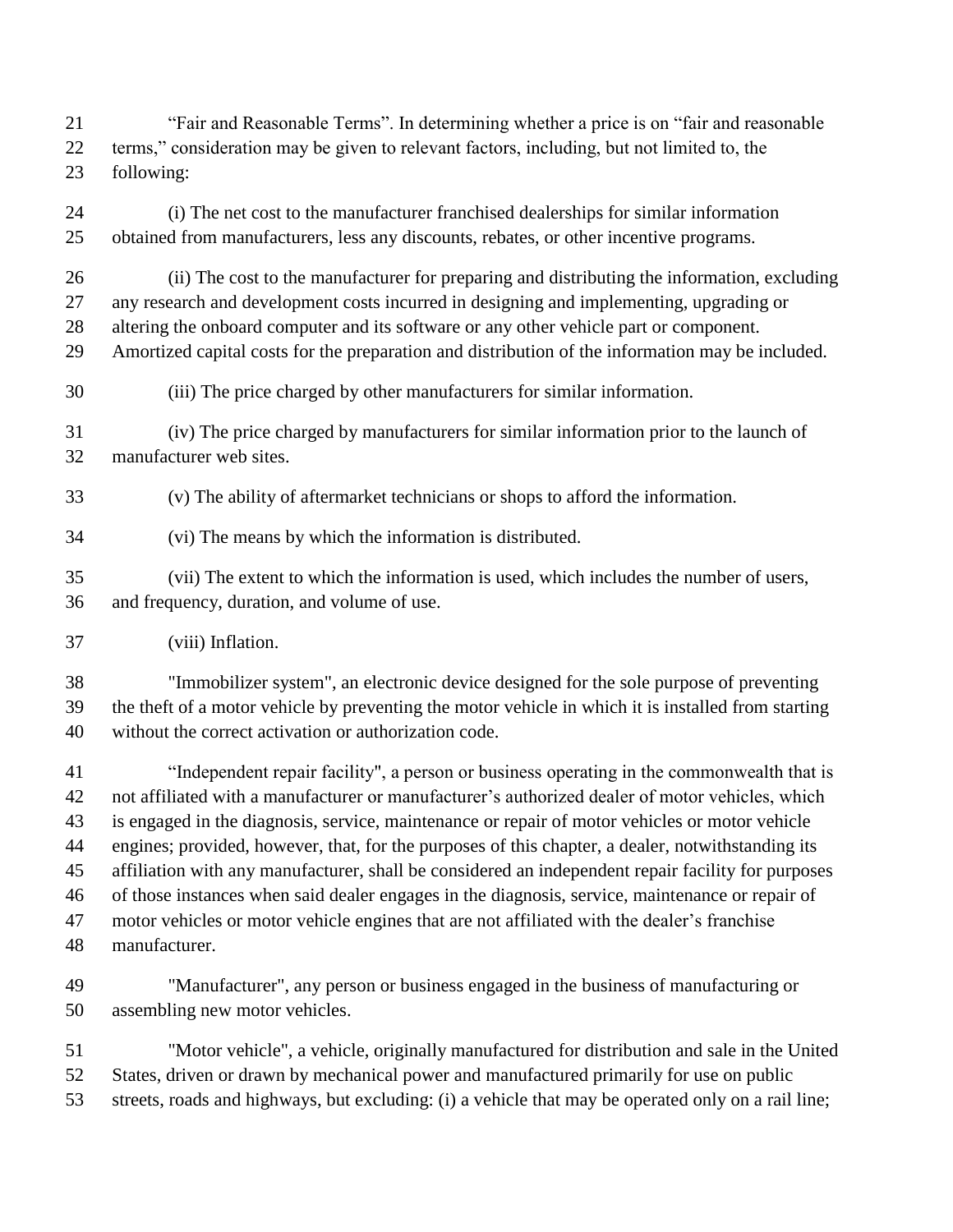(ii) a recreational vehicle or auto home equipped for habitation; (iii) an ambulance; (iv) a bus,

- motor coach or trackless trolley designed for the carriage of persons for hire or for school-related
- purposes; (v) vehicles used exclusively for the building, repair and maintenance of highways or

designed primarily for use elsewhere than on the traveled part of ways; (vi) any vehicle with a

gross vehicle weight rating of more than 14,000 pounds; (vii) any vehicle excluded from the

- definition of "motor vehicle" in chapter 90; and (viii) a motorcycle, as defined in section 1 of
- chapter 90.

 "Owner", a person or business who owns or leases a motor vehicle registered in the commonwealth.

 "Trade secret", anything, tangible or intangible or electronically stored or kept, which constitutes, represents, evidences or records intellectual property including secret or confidentially held designs, processes, procedures, formulas, inventions, or improvements, or secret or confidentially held scientific, technical, merchandising, production, financial, business or management information, or anything within the definition of 18 U.S.C. § 1839(3).

 Section (2)(a) Except as provided in subsection (2)(e), for Model Year 2002 motor vehicles and thereafter, a manufacturer of motor vehicles sold in the commonwealth shall make available for purchase by owners of motor vehicles manufactured by such manufacturer and by independent repair facilities the same diagnostic and repair information, including repair technical updates, that such manufacturer makes available to its dealers through the manufacturer's internet-based diagnostic and repair information system or other electronically accessible manufacturer's repair information system. All content in any such manufacturer's repair information system shall be made available to owners and to independent repair facilities in the same form and manner and to the same extent as is made available to dealers utilizing such diagnostic and repair information system. Each manufacturer shall provide access to such manufacturer's diagnostic and repair information system for purchase by owners and independent repair facilities on a daily, monthly and yearly subscription basis and upon fair and reasonable terms.

 (2)(b) Any manufacturer that sells any diagnostic, service, or repair information to any independent repair facility or other third party provider in a format that is standardized with other manufacturers, and on terms and conditions more favorable than the manner and the terms and conditions pursuant to which the dealer obtains the same diagnostic, service or repair information, shall be prohibited from requiring any dealer to continue purchasing diagnostic, service, or repair information in a proprietary format, unless such proprietary format includes diagnostic, service, repair or dealership operations information or functionality that is not available in such standardized format.

 (2)(c)(i) For Model Year 2002 motor vehicles and thereafter, each manufacturer of motor vehicles sold in the commonwealth shall make available for purchase by owners and independent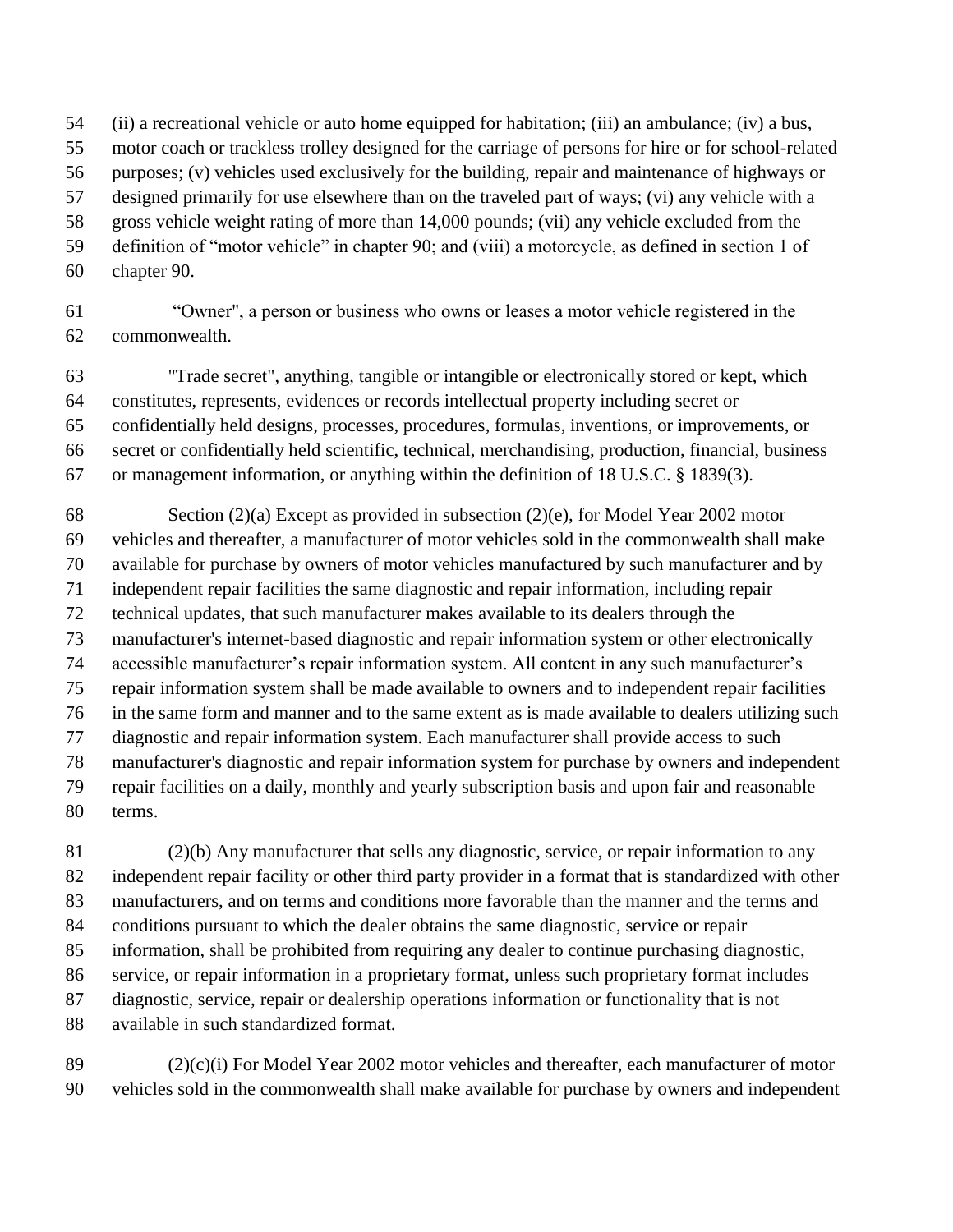repair facilities all diagnostic repair tools incorporating the same diagnostic, repair and wireless

- capabilities that such manufacturer makes available to its dealers. Such tools shall incorporate
- the same functional repair capabilities that such manufacturer makes available to dealers. Each
- manufacturer shall offer such tools for sale to owners and to independent repair facilities upon
- fair and reasonable terms.

 $(2)(c)(ii)$  Any diagnostic tool or information necessary to diagnose, service or repair a motor vehicle that a manufacturer sells to any independent repair facility in a manner and on terms and conditions more favorable than the manner and the terms and conditions pursuant to which the dealer obtains the same diagnostic tool or information necessary to diagnose, service or repair a motor vehicle, shall also be offered to the dealer in the same manner and on the same terms and conditions as provided to such independent repair facility.

 Any manufacturer that sells to any independent repair facility any diagnostic tool necessary to diagnose, service or repair a motor vehicle and such diagnostic tool communicates with the vehicle using the same non-proprietary interface used by other manufacturers, the manufacturer delivering such a diagnostic tool shall be prohibited from requiring any dealer from continuing to purchase that manufacturer's proprietary tool and interface unless such proprietary interface has a capability not available in the non-proprietary interface.

 (2)(c)(iii) Each manufacturer shall provide diagnostic repair information to each aftermarket scan tool company and each third party service information provider with whom the manufacturer has appropriate licensing, contractual or confidentiality agreements for the sole purpose of building aftermarket diagnostic tools and third party service information publications and systems. Once a manufacturer makes such information available pursuant to this section, the manufacturer will have fully satisfied its obligations under this section and thereafter not be responsible for the content and functionality of aftermarket diagnostic tools or service information systems.

 (2)(d)(i) Commencing in Model Year 2018, except as provided in subsection (2)(e), manufacturers of motor vehicles sold in the commonwealth shall provide access to their onboard diagnostic and repair information system, as required under this section, using an off-the-shelf personal computer with sufficient memory, processor speed, connectivity and other capabilities as specified by the vehicle manufacturer and: (i) a non-proprietary vehicle interface device that complies with the Society of Automotive Engineers SAE J2534, the International Standards Organizations ISO 22900 or any successor to SAE J2534 or ISO 22900 as may be accepted or published by the Society of Automotive Engineers or the International Standards Organizations; or, (ii) an on-board diagnostic and repair information system integrated and entirely self- contained within the vehicle including, but not limited to, service information systems integrated into an onboard display, or (iii) a system that provides direct access to on-board diagnostic and repair information through a non-proprietary vehicle interface such as Ethernet, Universal Serial Bus or Digital Versatile Disc. Each manufacturer shall provide access to the same on-board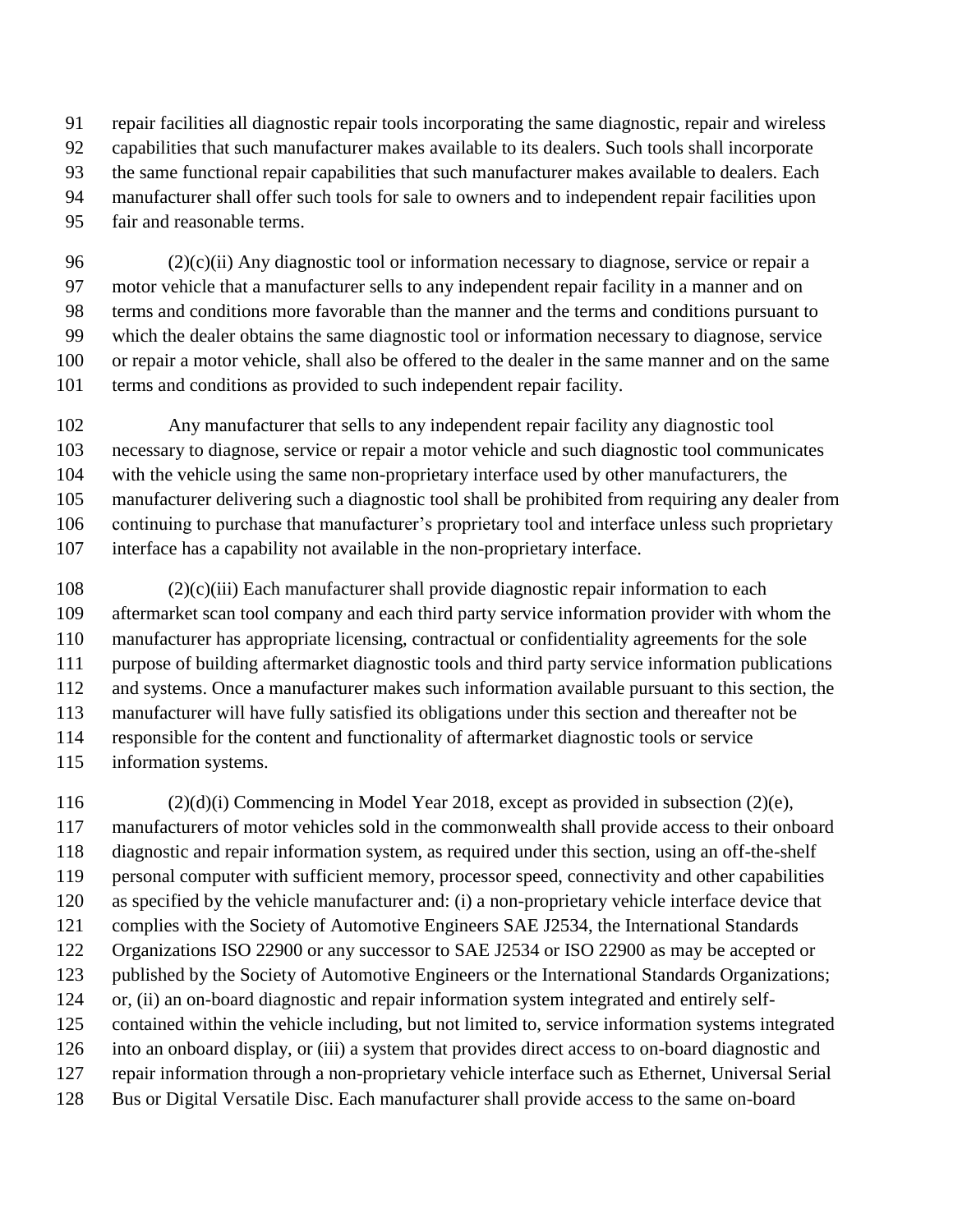diagnostic and repair information available to their dealers, including technical updates to such on-board systems, through such non-proprietary interfaces as referenced in this paragraph.

 Nothing in this Chapter shall be construed to require a dealer to use the non-proprietary vehicle interface (i.e., SAE J2534 or ISO 22900 vehicle interface device) specified in this subsection, nor shall this Chapter be construed to prohibit a manufacturer from developing a proprietary vehicle diagnostic and reprogramming device, provided that (i) the manufacturer also complies with Section 2(d)(i), and (ii) the manufacturer also makes this device available to independent repair facilities upon fair and reasonable terms, and otherwise complies with Section 2(a).

 (2)(d)(ii) No manufacturer shall be prohibited from making proprietary tools available to dealers if such tools are for a specific specialized diagnostic or repair procedure developed for 140 the sole purpose of a customer service campaign meeting the requirements set out in 49 CFR 579.5, or performance of a specific technical service bulletin or recall after the vehicle was produced, and where original vehicle design was not originally intended for direct interface 143 through the non-proprietary interface set out in  $(2)(d)(i)$ . Provision of such proprietary tools under this paragraph shall not constitute a violation of this chapter even if such tools provide 145 functions not available through the interface set forth in  $(2)(d)(i)$ , provided such proprietary tools are also available to the aftermarket upon fair and reasonable terms. Nothing in this subsection (2)(d)(ii) authorizes manufacturers to exclusively develop proprietary tools, without a non- proprietary equivalent as set forth in (2)(d)(i), for diagnostic or repair procedures that fall outside 149 the provisions of  $(2)(d)(ii)$  or to otherwise operate in a manner inconsistent with the requirements 150 of  $(2)(d)(i)$ .

 (2)(e) Manufacturers of motor vehicles sold in the commonwealth may exclude diagnostic, service and repair information necessary to reset an immobilizer system or security- related electronic modules from information provided to owners and independent repair facilities. If excluded under this paragraph, the information necessary to reset an immobilizer system or security-related electronic modules shall be obtained by owners and independent repair facilities through the secure data release model system as currently used by the National Automotive Service Task Force or other known, reliable and accepted systems.

 (2)(f) With the exception of telematics diagnostic and repair information that is provided to dealers, necessary to diagnose and repair a customer's vehicle, and not otherwise available to 160 an independent repair facility via the tools specified in  $2(c)(i)$  and  $2(d)(i)$  above, nothing in this chapter shall apply to telematics services or any other remote or information service, diagnostic or otherwise, delivered to or derived from the vehicle by mobile communications; provided, however, that nothing in this chapter shall be construed to abrogate a telematics services or other contract that exists between a manufacturer or service provider, a motor vehicle owner, and/or a dealer. For purposes of this chapter, telematics services include but are not limited to automatic airbag deployment and crash notification, remote diagnostics, navigation, stolen vehicle location,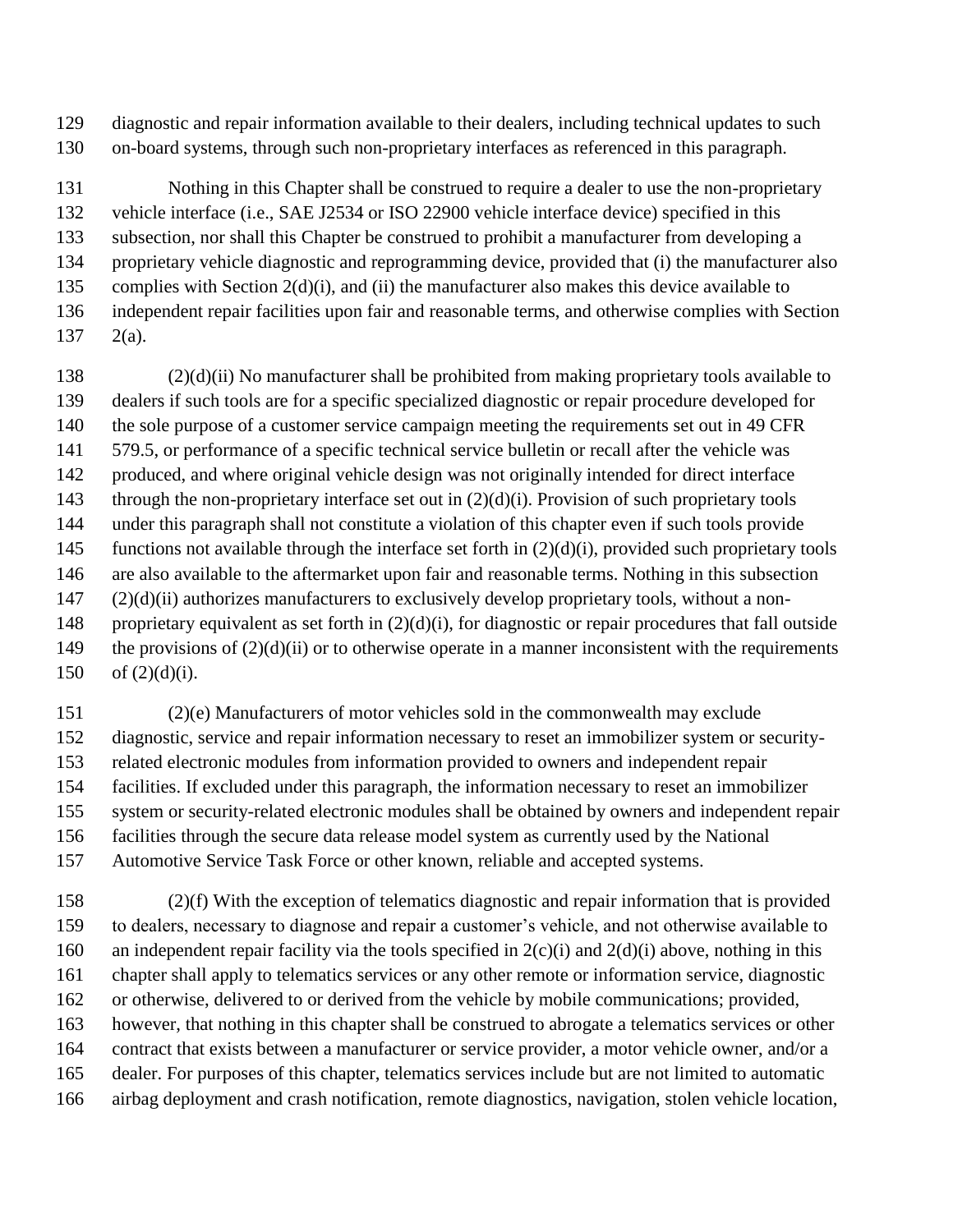remote door unlock, transmitting emergency and vehicle location information to public safety

answering points as well as any other service integrating vehicle location technology and

wireless communications. Nothing in this chapter shall require a manufacturer or a dealer to

disclose to any person the identity of existing customers or customer lists.

171 Section (3) Nothing in this chapter shall be construed to require a manufacturer to divulge a trade secret.

174 Section (4) Notwithstanding any general or special law or any rule or regulation to the contrary, no provision in this chapter shall be read, interpreted or construed to abrogate, interfere with, contradict or alter the terms of any provision of chapter 93B or the terms of any franchise 177 agreement executed and in force between a dealer and a manufacturer including, but not limited to, the performance or provision of warranty or recall repair work by a dealer on behalf of a manufacturer pursuant to such franchise agreement; provided, however, that any provision in such a franchise agreement that purports to waive, avoid, restrict or limit a manufacturer's compliance with this chapter shall be void and unenforceable.

182 Section (5) Nothing in this chapter shall be construed to require manufacturers or dealers to provide an owner or independent repair facility access to non-diagnostic and repair information provided by a manufacturer to a dealer, or by a dealer to a manufacturer pursuant to the terms of a franchise agreement.

187 Section (6)(a) In addition to any other remedies that may be available under law, a violation of this chapter shall be deemed to be an unfair method of competition and an unfair or deceptive act or practice in the conduct of trade or commerce in violation of section 2 of chapter 93A.

192 Section (6)(b) An independent repair facility or owner who believes that a manufacturer has failed to provide information or a tool required by this chapter must notify the manufacturer in writing through the National Automotive Service Task Force (NASTF) Service Information Request process or its successor organization or process, and give the manufacturer thirty (30) days from the time the manufacturer receives the complaint to cure the failure. If the manufacturer cures said complaint within the cure period, damages shall be limited to actual damages in any subsequent 93A litigation.